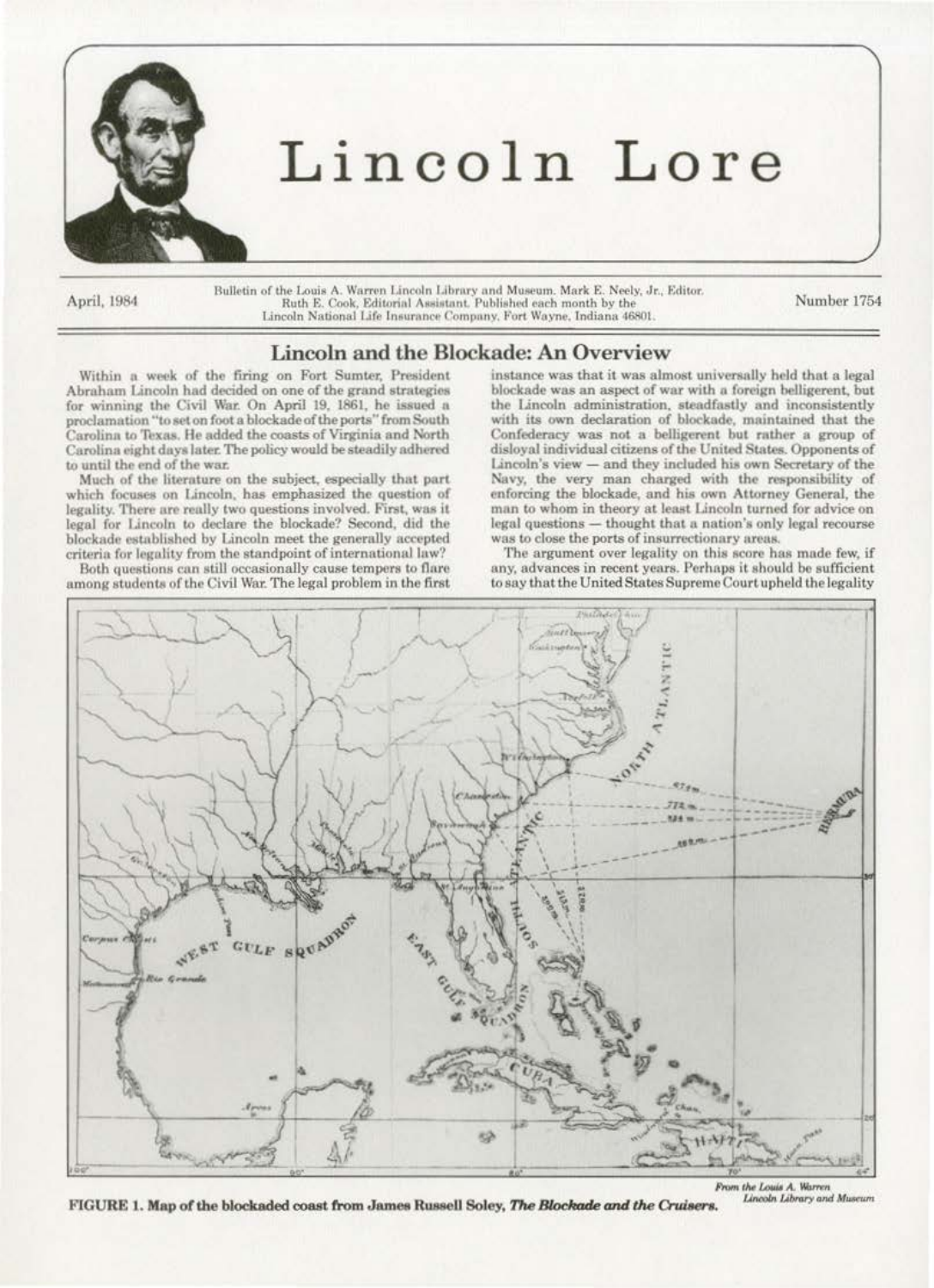of Lincoln's blockade in the *Prize CasesdcciBion* in 1863. Justice Robert C. Grier's majority opinion stated that the Court refused **"to affect a technical ignorance of a war which all the world**  acknowledges to be the greatest civil war known in all the **history of the human race" simply because Congress happened**  not to be in session to declare war in April 1861.

By engaging in endless disputes over the legality of the blockade, historians have tended to forget that the law is what the judges say it is, and the judges said the blockade was legal.<br>Historians have also tended to overlook the possible effects on the operation of the blockade that doubt in high places may have had.

These doubts apparently went deeper than previously thought. Marvin R. Cain, for example, in his biography of Lincoln's Attorney General, Edward Bates of Missouri, argues that Bates, though confused and forced to use somewhat tortured logic, essentially supported Lincoln's action. I myself thought so, too, when I wrote *The Abraham Lincoln* Encyclopedia, but a letter recently acquired by the Louis A. Warren Lincoln Library and Museum, reveals Bates' **continuing doubts.** 

**On November l2, 1862, well over a year into the actual**  operation of the blockade, Bates wrote Columbia College's expert on the law of nations, Francis Lieber, explaining the central legal problem with the blockade. The "naked question," Bates wrote, was this: "can a nation (any nation) at any time, **under any circumstances, in time of peace or time of war**  blockade its own port - its own by *right* and by *actual possession-***so as to render a ship and cargo of a fricndJy alien, guilty of an offence. and so, confiscable, for entering or** attempting to enter that port'/ I hold the negative. And for the **plain reason that Blockade, in the modern & concrete sense of the word. is always** *hostile.* **is** *per se,* **an** *act* **or** *war.* **which a nation cannot wage against** *iuel{.''* 

*Some* clues in regard to the practical effects on the blockade **of s uch persistent doubts about its legality can be found in an article by John B. Heffernan, a rear admiral in the Navy and** 



 $Lincoh$  *Library* and *Museum* 



**F-rom** *1M /,(HU\$* **A. Hiume**  *Unt!oln* **{)blorytuld M'u.Mint** 

## FIGURE 3. Gideon Welles.

a veteran of the war at sea in World War II. His article on "The Blockade of the Southern Confereracy: 1861-1865" appeared in the *Smithsonian Journal of History* in the winter of 1967-1968, and it deserves to be better known than it is.

Admiral Heffernan accuses Secretary of the Navy Gideon Welles of slighting the administration's grand strategy of blockade because he did not believe it was legal. Welles advised **the president against imposing a blockade in the summer of l861. Over a year later he remained unoonvinccd. saying in his**  famous diary that he had been "overruled" on the blockade and that the policy "was one of (Secretary of State William H.] **Seward's mistakes." "In short," Heffernan argues, •"Lincoln**  proclaimed a blockade of the seaports of the Confederacy, but the Secretary [Welles] preferred to occupy the seacoasts, and the blockade was neglected."

**Hefrernan continues:** 

Study or the *Naua/ Records* reveals that the Federal Navy Department did not make use of the knowledge and experience available and never formulated well-considered plans for the blockade. The reports of the du Pont Board **[which made no recommendation to seize other ports than**  New Orleans] were not interpreted accurately, and the basic reasoning in its reports was not recognized or understood. **ln addition, the Board itself went out of existence. Experienced navaJ officers. too old for active service at sea,**  might well have been employed to codify accepted **international law and applicable precedents relating to**  blockades. Comprehensive and specific blockading instruc**tiona might. have boon prepared and revised as conditions warranted. As it was, such instructions were lacking. The**  Welles *Diary* entry for 16 August 1862 contains these words: "Mem. It may be well, if I can find time, to get up a complete **set of instructions, defining points of international and statute law which arc disputed or not weU understood."** 

It might be objected to Heffernan's criticism that capture of the Confederate ports effeetively killed blockade running early in 1865 in a way that patrolling off the shores never did, but the Admiral is definitely correct in pointing to the absence of well-defined rules and instructions for the blockading fleets.

The second legal dispute - regarding the status of the blockade in international law - has not advanced notably in **recent years, either. Here the problem stems from the widely** 

FIGURE 2. Edward Bates.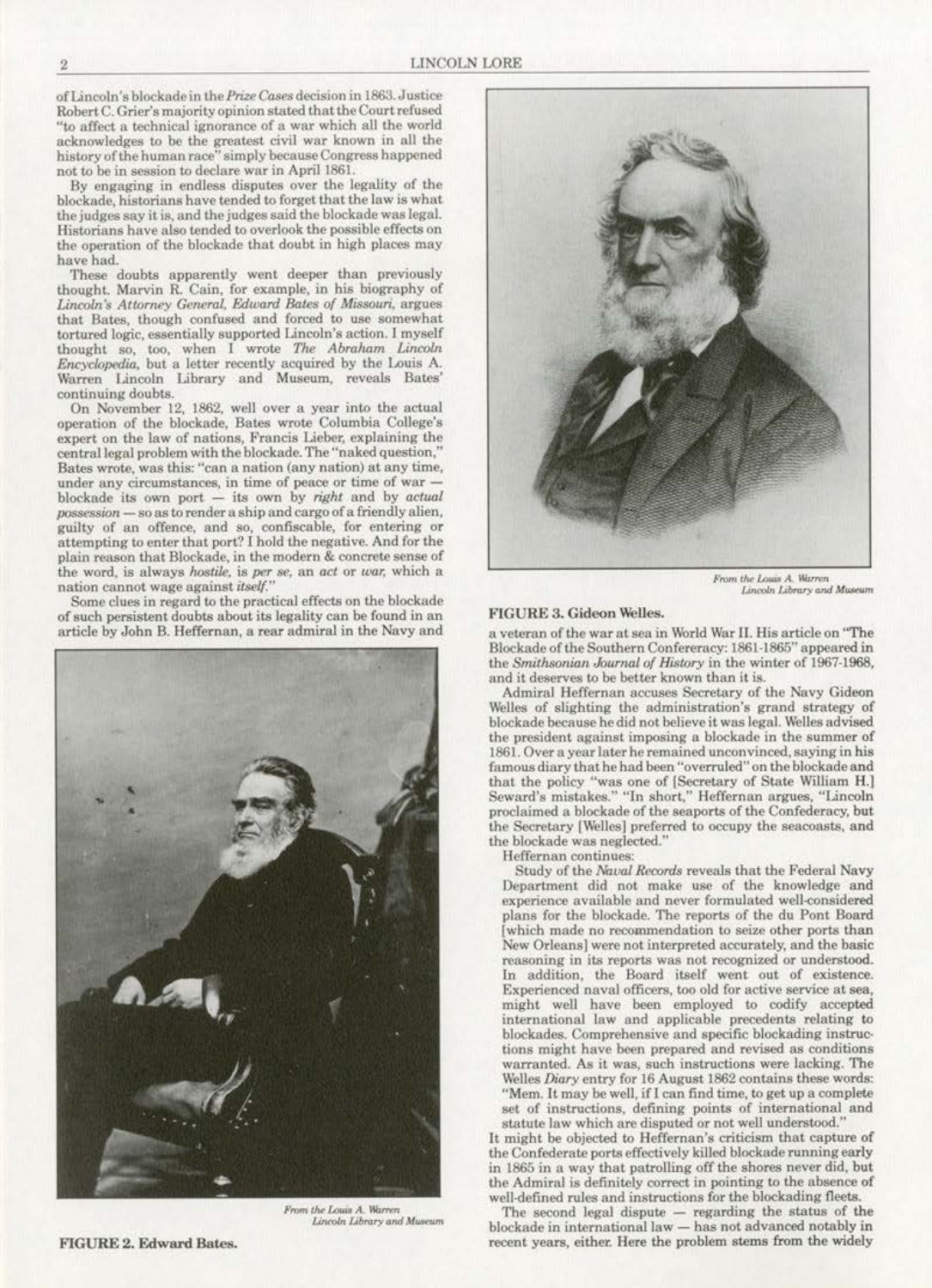

Lincoln Library and Museum

FIGURE 4. Diagram of a blockade runner circulated for identification.

accepted rule that blockades, to be legal, must be effective. Traditionally, the United States had been the sworn enemy of "paper blockades." America's experience up to 1861 had been quite one-sided. We had been the neutral shipper buffeted about the seas by Great Britain's naval might when she locked in war with France. As a great naval rather than military power, Great Britain relied heavily on blockades, and she was quick to declare them and to force neutral shippers to obey the rules. whether she had the real naval might (in terms of numbers of ships per mile of coastline) to enforce them.

The Civil War saw these traditional roles suddenly and, for the Lincoln administration, somewhat embarrassingly<br>reversed. A paper blockade for the first time looked quite attractive to the United States.

The practical problem lay not only in America's puny navy but also in the enormous physical size of the Confederate States of America. Like much else in the American Civil War, the scale of the blockade was unprecedented. As Kathryn Abbey Hanna pointed out in the Journal of Southern History in 1945, "The area covered [in the Civil War] exceeded that affected by the British Orders in Council against Bonaparte's Empire by five hundred miles," and the United States had regarded that earlier British blockade as a mere paper blockade.

Both of the major statistical studies of the effectiveness of the blockade argue that it was ineffective until near the end of the Civil War. These studies, one by Frank Lawrence Owsley in King Cotton Diplomacy: Foreign Relations of the Confederate States of America and the other by Marcus W. Price in a series of articles published in the American Neptune, are the work of Southerners.

Owsley's is the most pungent and the most widely cited. His statistical conclusion was this:

It seems from all the evidence that the captures ran about thus: 1861, not more than 1 in 10 [attempts to run the blockade]; 1862, not more than 1 in 8; 1863, not more than 1 in 4; 1864, not more than 1 in 3; 1865, . . . 1 in 2. This is an average for the war of about 1 capture in 6.

Defenders of the reputation of the Union blockade point out that the number of ships that got through is a poor measure of the blockade's effectiveness because it ignores the number that did not dare to try and because it ignores the question of

the size of the ships that ran the blockade. They were certainly small and light and lacking in great cargo capacity. But Owsley also had trade statistics on his side: the blockade runners brought in enough stands of small-arms, for example, to supply from a third to a half of all Confederate soldiers.

Moreover, comparative history seems to support Owsley as well. In King Cotton Diplomacy he estimates that half the Southern cotton crop made it through the blockade to Europe or the North after 1862 (that is, after the Confederates themselves quit trying to deny cotton to the British by means of their disastrous embargo policy). The records of the British blockade of the United States in the War of 1812 was far, far better. That blockade dealt a nearly mortal blow to America's trade. In 1814 imports and exports fell to less than 10% of what they had been in the peak year of 1807.

Owsley's overall conclusion is even more hard-hitting:

Lincoln, then, laid down a blockade which, for two years at least, made the old-fashioned English blockade look like a stone wall in comparison. To gain a doubtful advantage over the Confederacy, he flew in the face of all American precedents, all American permanent interests and doctrines of neutral maritime rights, vitiated the principles in the Declaration of Paris [of 1856] that a blockade to be binding must be effective, and thereby furnished an interpretation of the Declaration of Paris for Great Britain which was destined to release that power from the one burdensome and objectionable feature of that pact. Over a century of struggle on the part of the weaker maritime powers to force Great Britain to recognize the rights of neutrals on the high seas was rendered futile, and international law was put back where it was in the old days of the orders in council and the Milan decrees. Old Abe sold America's birthright for a mess of pottage.

Owsley had reference especially to the embrace and<br>extension of the doctrine of "continuous voyage" by the United States. Great Britain had devised the doctrine to justify the seizure of contraband goods on ships sailing between neutral ports. It fit American interests in the Civil War because of the pattern of blockade running. Large ships carried cargoes from Europe to neutral ports near the Confederacy like Nassau, Bermuda, and Havana. There the goods were transferred to

 $\overline{a}$